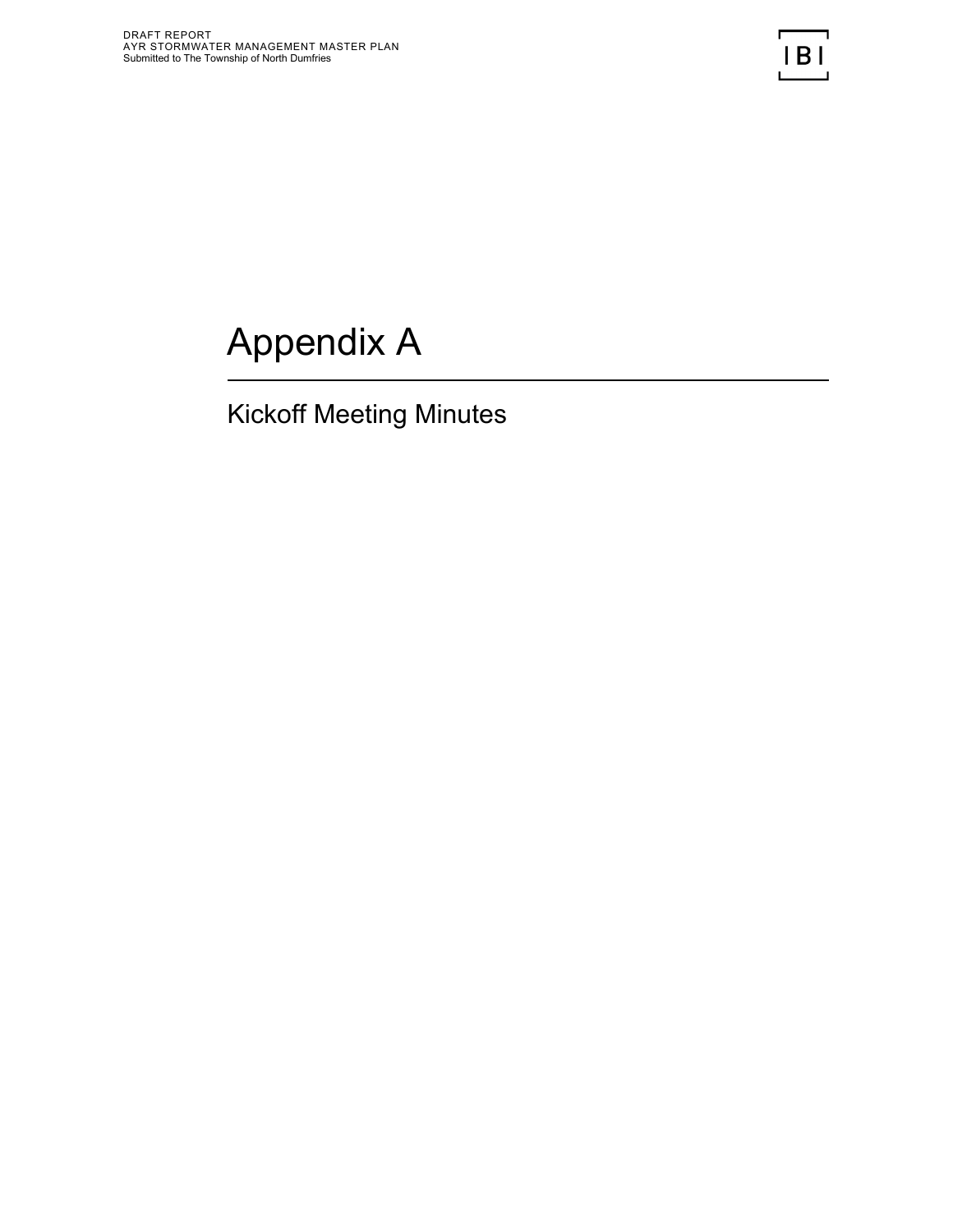

| MEETING:                                             | <b>SWMMP Kickoff</b>                        |                 | DATE:     | February 28 2020 |  |
|------------------------------------------------------|---------------------------------------------|-----------------|-----------|------------------|--|
| LOCATION:                                            | Township of North Dumfries Community Centre |                 | TIME:     | $10:00-11:30$ am |  |
| <b>PROJECT NAME:</b>                                 | Ayr SWM Master Plan                         |                 | PROJECT#: | 2019-0506        |  |
| PURPOSE:                                             | Kickoff Meeting                             |                 |           |                  |  |
| PRESENT:                                             |                                             | <b>REGRETS:</b> |           |                  |  |
| Roy Johnson, Water Resources, COLE (RJ)              |                                             | n/a             |           |                  |  |
| Mark Smuck, Director of Community Services, Ayr (MS) |                                             |                 |           |                  |  |
| Cyrus Rife, Operations Supervisor, Ayr (CR)          |                                             |                 |           |                  |  |

| <b>ITEM</b> | <b>DESCRIPTION</b>                                                                                                                           | <b>ACTION BY</b> |  |  |
|-------------|----------------------------------------------------------------------------------------------------------------------------------------------|------------------|--|--|
| 1.          | Treasurer will want to pay bills quickly due to government funding; MS will send RJ<br>contact info for Treasurer to facilitate coordination | <b>MS</b>        |  |  |
| 2.          | MS indicates the Ayr does not have a great deal of background information, but                                                               |                  |  |  |
|             | may be available from Region of Waterloo and/or GRCA                                                                                         | Info             |  |  |
| 3.          | Town is built on an old gravel pit. Instead of storm sewers, catchbasins are pervious                                                        | Info             |  |  |
|             | to the fractured rock below; when they overflow, ponding occurs on streets or in                                                             |                  |  |  |
|             | people's yards. There are no sewer outlets, will need to assess ditches for                                                                  |                  |  |  |
|             | conveyance capacity.                                                                                                                         |                  |  |  |
| 4.          | MS to provide information on immediate future development                                                                                    | MS.              |  |  |
| 5.          | COLE to provide Notice of Commencement of EA Study to Ayr                                                                                    | RJ               |  |  |
| 6.          | KSmart Engineers provide technical review for the Town, in conjunction with GRCA.                                                            | <b>MS</b>        |  |  |
|             | MS to provide contact info to COLE                                                                                                           |                  |  |  |
| 7.          | Flooding and erosion locations were discussed.                                                                                               | Info             |  |  |
| 8.          | Region of Waterloo has pumping stations and wells in town, MS to provide info to                                                             | <b>RJ</b>        |  |  |
|             | <b>COLE</b>                                                                                                                                  |                  |  |  |
| 9.          | MS retires end of April, replacement TBD.                                                                                                    | Info             |  |  |
| 10.         | Town uses GRCA rainfall data                                                                                                                 | Info             |  |  |
| 11.         | Gibson Street appears to have a high groundwater level; ex. Inglis Street is 8' below                                                        | Info             |  |  |
|             | surrounding grade.                                                                                                                           |                  |  |  |

## **COLE ENGINEERING GROUP LTD.**

**HEAD OFFICE** 

70 Valleywood Drive, Markham, ON Canada L3R 4T5 T. 905 940 6161 | 416 987 6161 F. 905 940 2064 www.coleengineering.ca